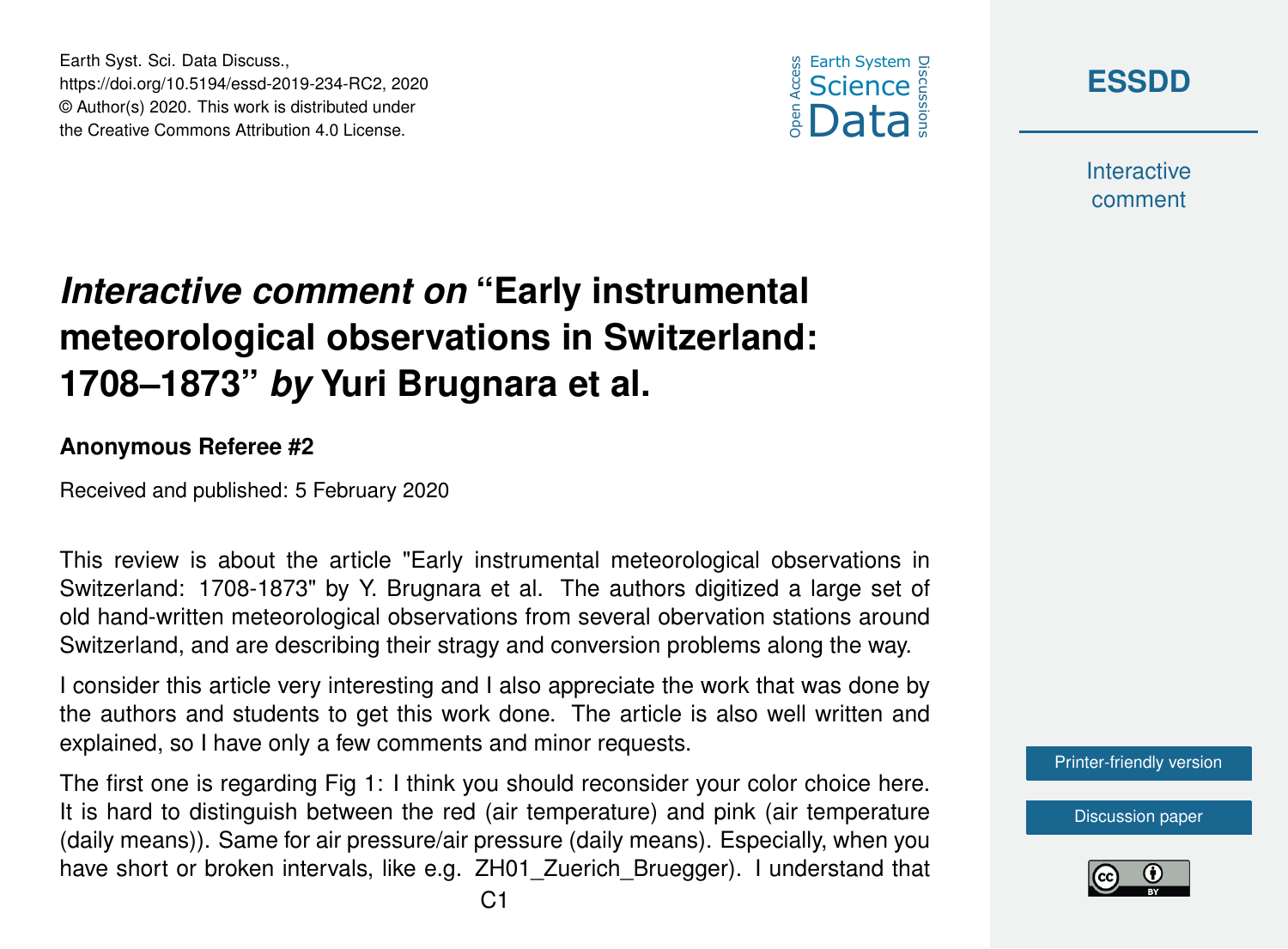you want to keep the colors of similar variables close, but in this case it causes more confusion than insight. I would propose to use a wieder color scale here.

The same "color problem" applies to Figure 3: Without reading through the text it is hard for me to distingish between the different shades of red.

Page 4, line 104: I understand the plan to address the uncertainty in another paper. However, often the next paper takes a while to get published and the users of the data are left hanging with no uncertainty estimate. If you could give a benchmark or an estimate-range for this current dataset with respect to uncertainty, then it would help a lot. The user can take this number until you provide a better and more accurate estimate.

page 5, formula (1a/b) : How reliable do you consider these conversion formulas? Is there a reason why you chose second degree polynomial? It would help a lot, if you could provide an uncertainty estimate. Without graphical or tabular support, it is difficult to get a a feeling for this correction.

p 6. Formula (2)/Fig 5a) : I am not quite sure, if I see the advantage of Eq 2 to the adjusted M. du Crest. Do you have any mathematical support for Eq. 2? Like a lower mean deviation from the observation points? Did you make any statistical tests of your linear regression?

p 7, line 195 : You should mention here, that "corrected" pressure values are makred differentlty in the meta data. It gets only mentioned 2 pages later and its therefore easy to read over it.

4 Conclusions

This chapter is very short. I think, it could be expanded a little bit. it would be nice to have a short summary about possible sources of uncertainty. Users of the data will need some benchmark numbers, especially with respect to error estimates or quality assurances. Perhaps also some guidance, how to use the data, e.g. if it isib possible

## **[ESSDD](https://www.earth-syst-sci-data-discuss.net/)**

**Interactive** comment

[Printer-friendly version](https://www.earth-syst-sci-data-discuss.net/essd-2019-234/essd-2019-234-RC2-print.pdf)

[Discussion paper](https://www.earth-syst-sci-data-discuss.net/essd-2019-234)